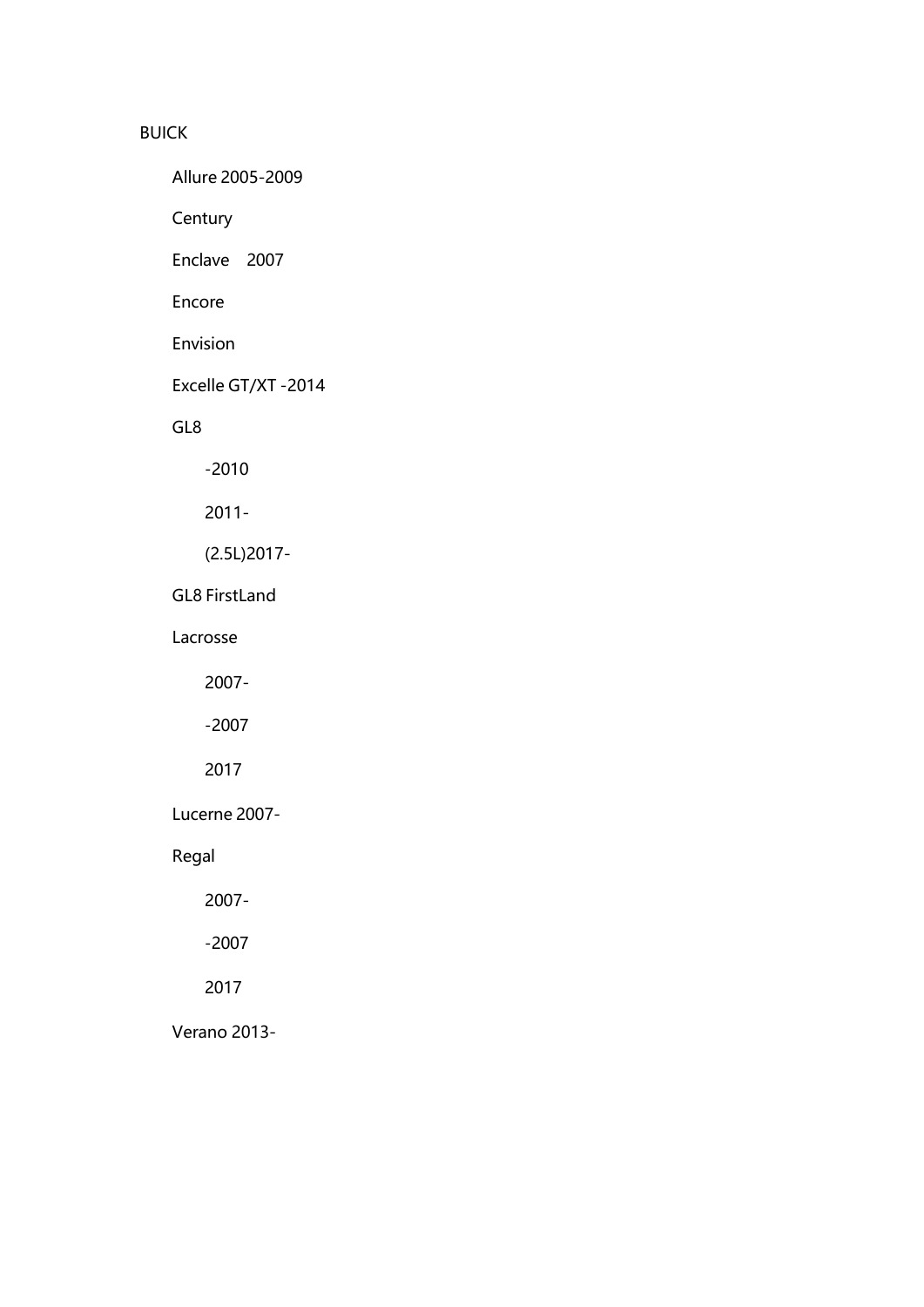CADILLAC

ATS

2013-

2017

ATSL 2018-

CT6 2016-2018

CTS

2008-

2013-

DTS 2007-

### Escalade

-2002

2003-2006

2007-

2015

2018-

# SRX

Type 1

Type 2

STS 2007-

XT5 2018

XTS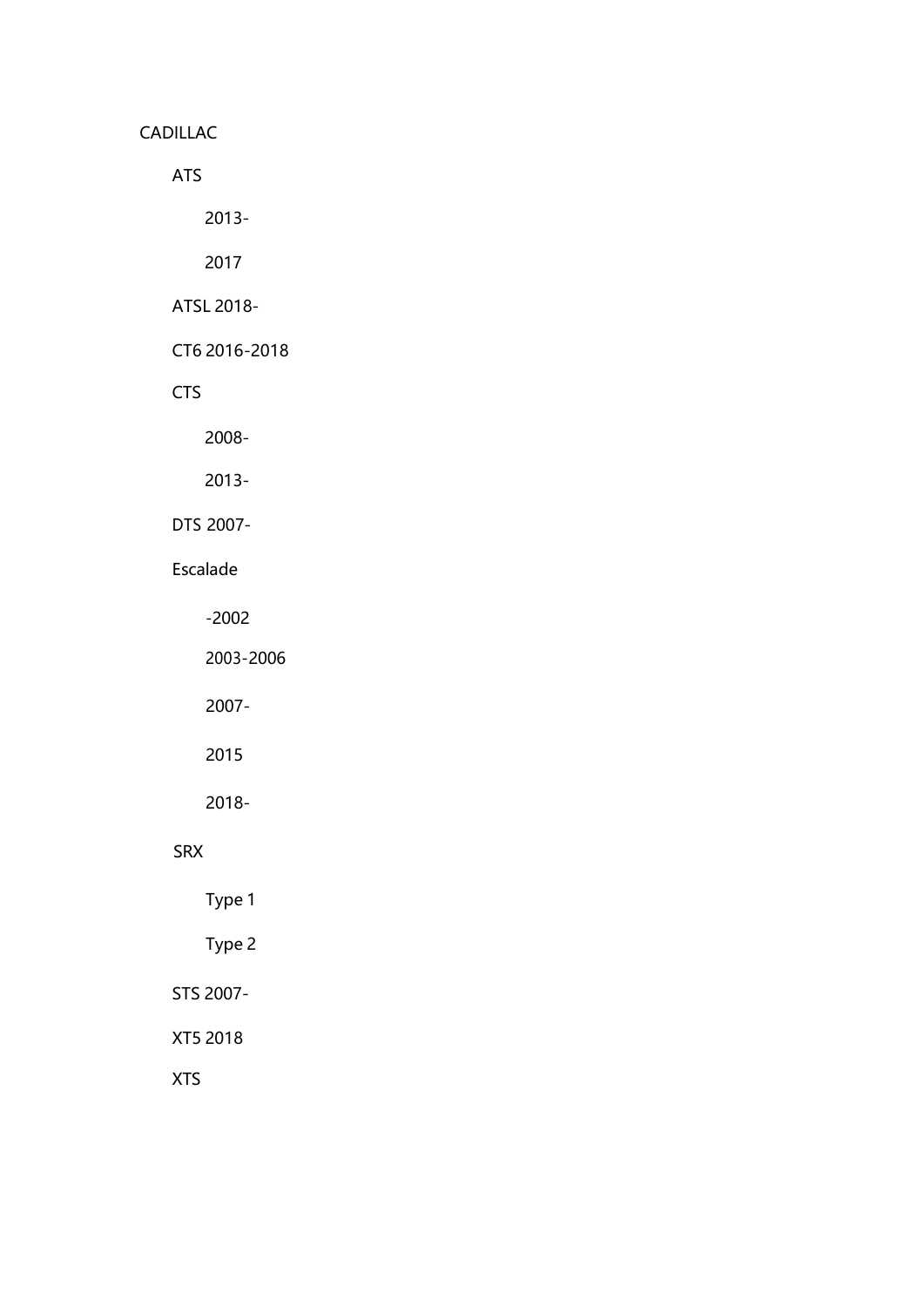2017-

### CHEVROLET

Alero 1998-

Astro 2001-

Avalanche

-2002

2003-2006

2007-

2014

Aveo

Blazer 1997-1998

Camaro

1999-

2010-

# Captiva

Cavalier 2001-2005

Cobalt

2005-2007

2008-

# Colorado

Type 1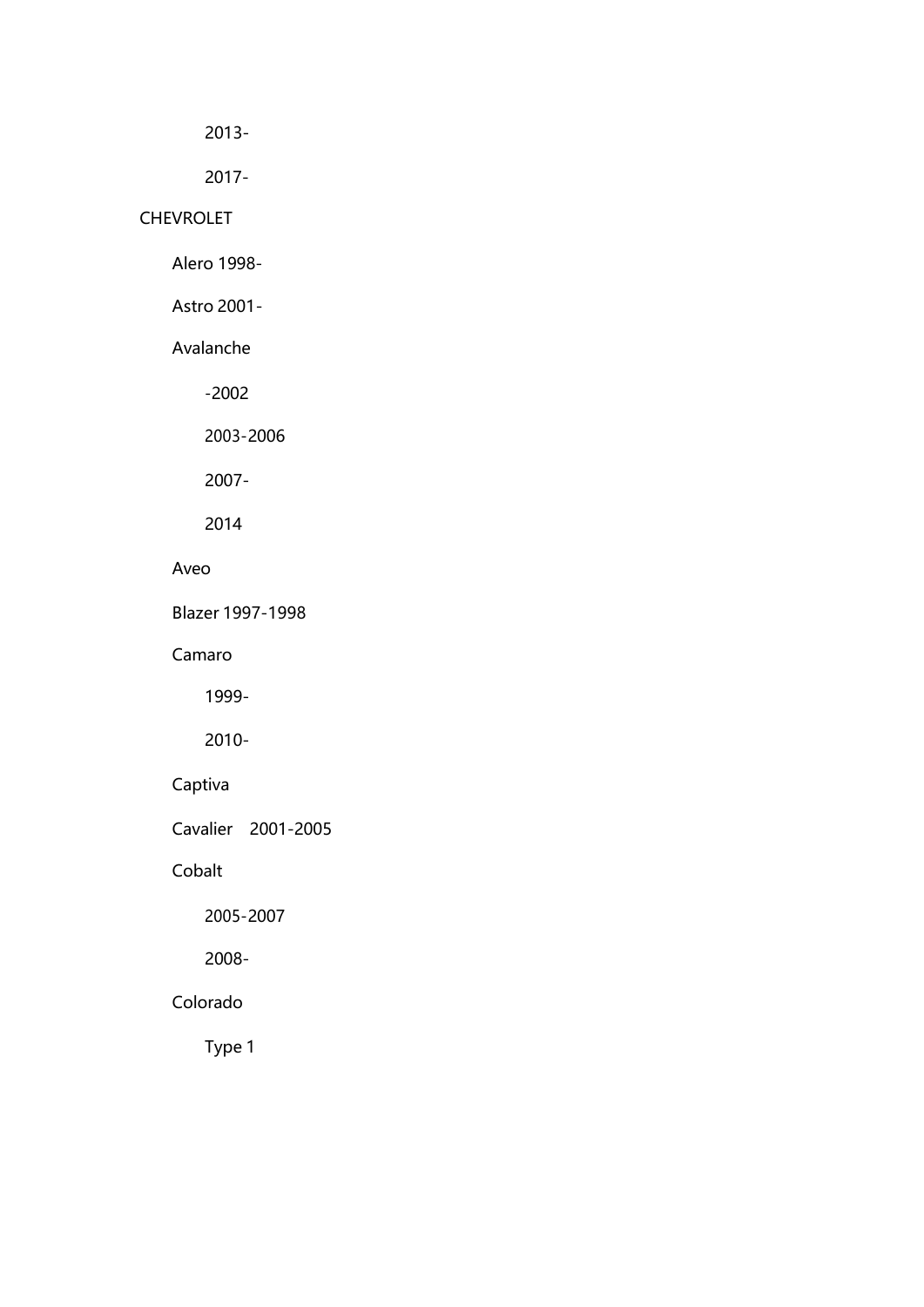Type 2(2005- V1)

Type 3(2005- V2)

2018-

### HOUR 2017-

#### Corvette

1999-2004

2010-

2013-

# Cruze

2010-

2017

# Equinox

2005-2009

2010-

# Express

2003-2007

2008-

Express cutaway 2008-

Grand AM 1998-

# HHR

2003-2007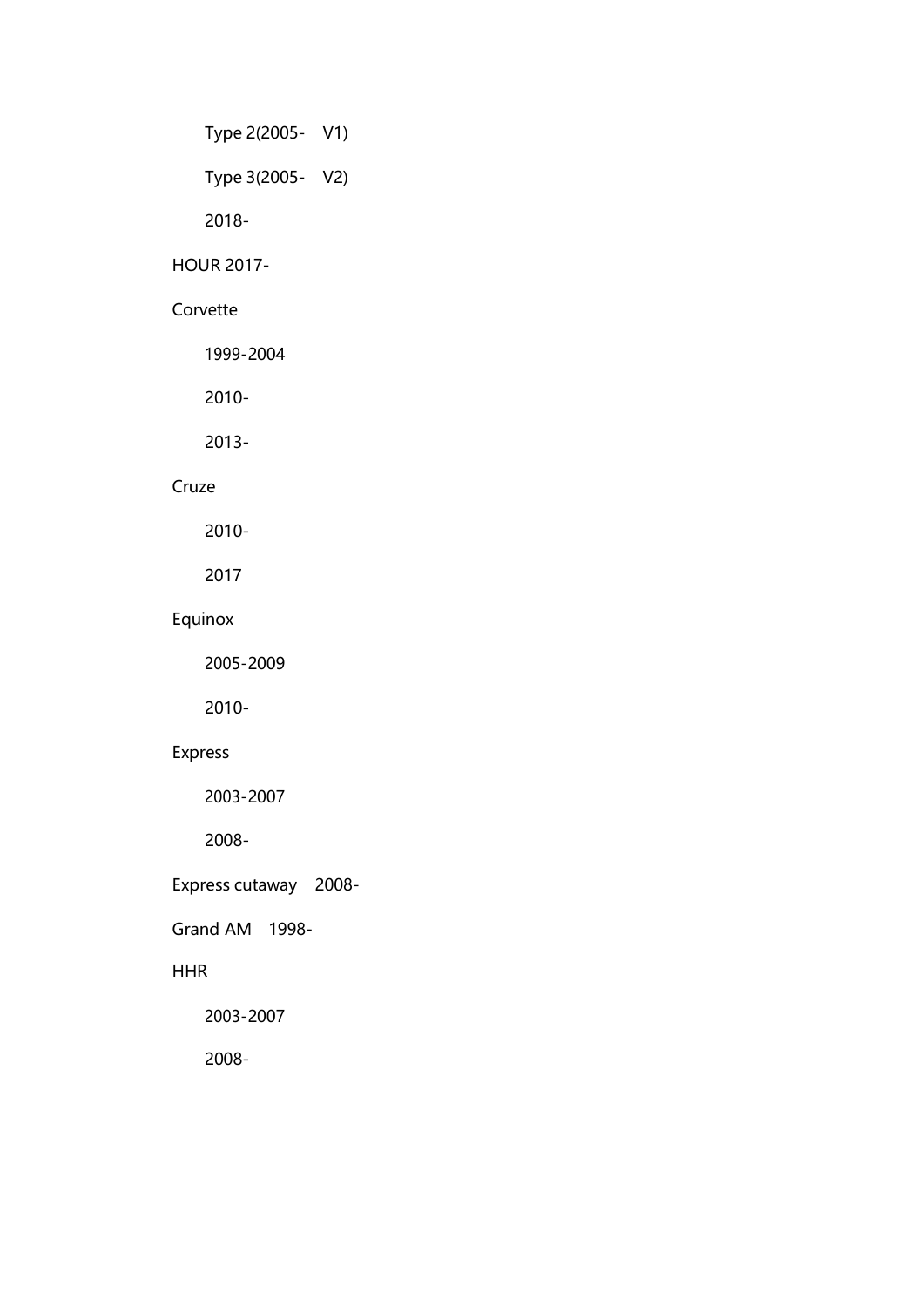Hornet

# Impala

2000-2005

# 2006-

2014-2016

# Imtrigue 1998-

## Malibu

2004-2007

#### 2008-

2010-

# 2017

### Montana

2000-2005

#### 2006-

#### Monte carlo

2000-2005

# 2006-

S10 1997-1998

#### Silverado

1997-2001

2003-2006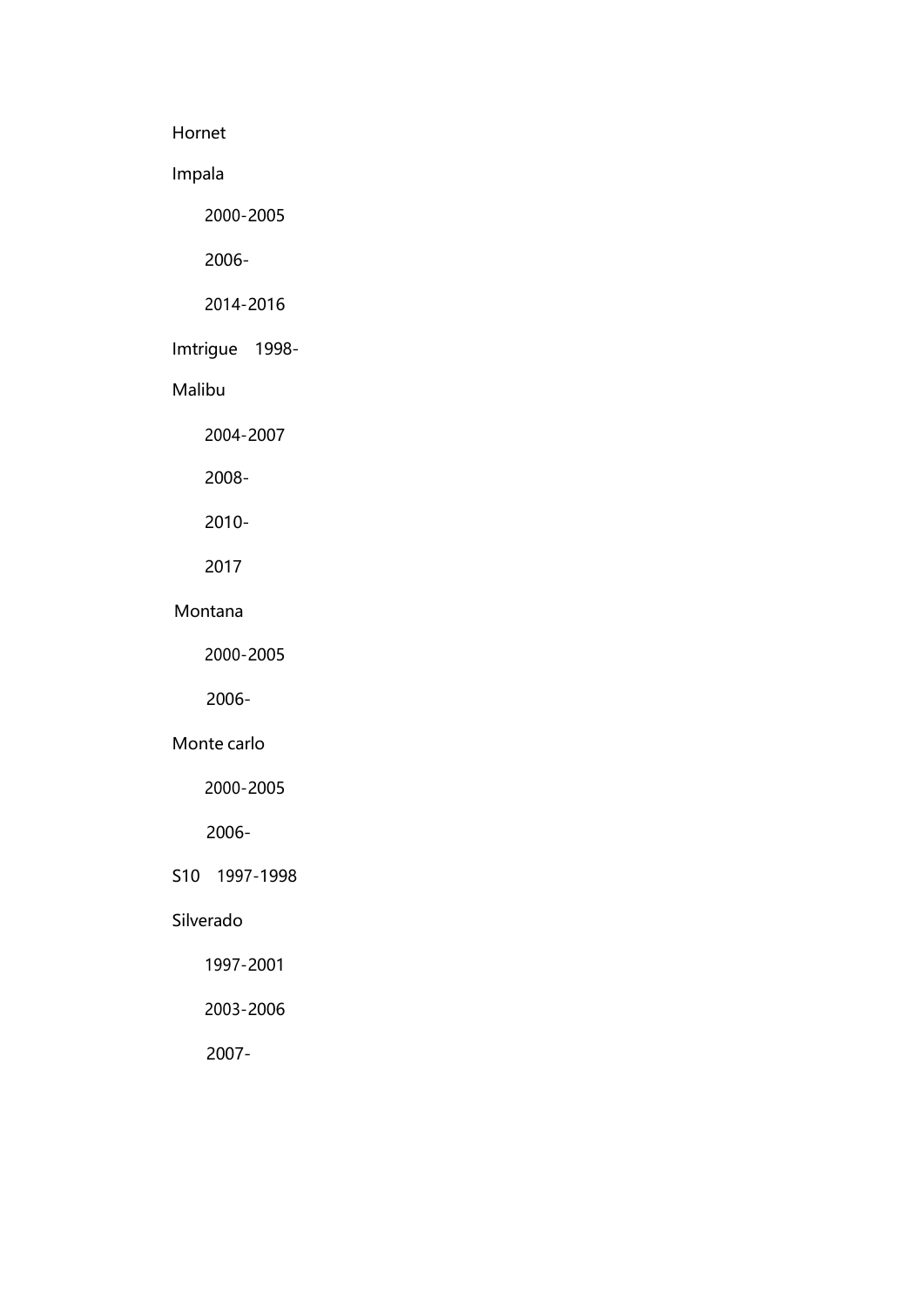2017

Sonic

Spark 2014-

### Suburban

1998-2006

2007-

2014-

2017-

### Tahoe

2000-2006

2007-

2014-2016

2017-

### Trailblazer

Type 1

Type 2

# Trax

Uplander 2005-2009

Venture 2000-

# **CHRYSLER**

1500 2000-2005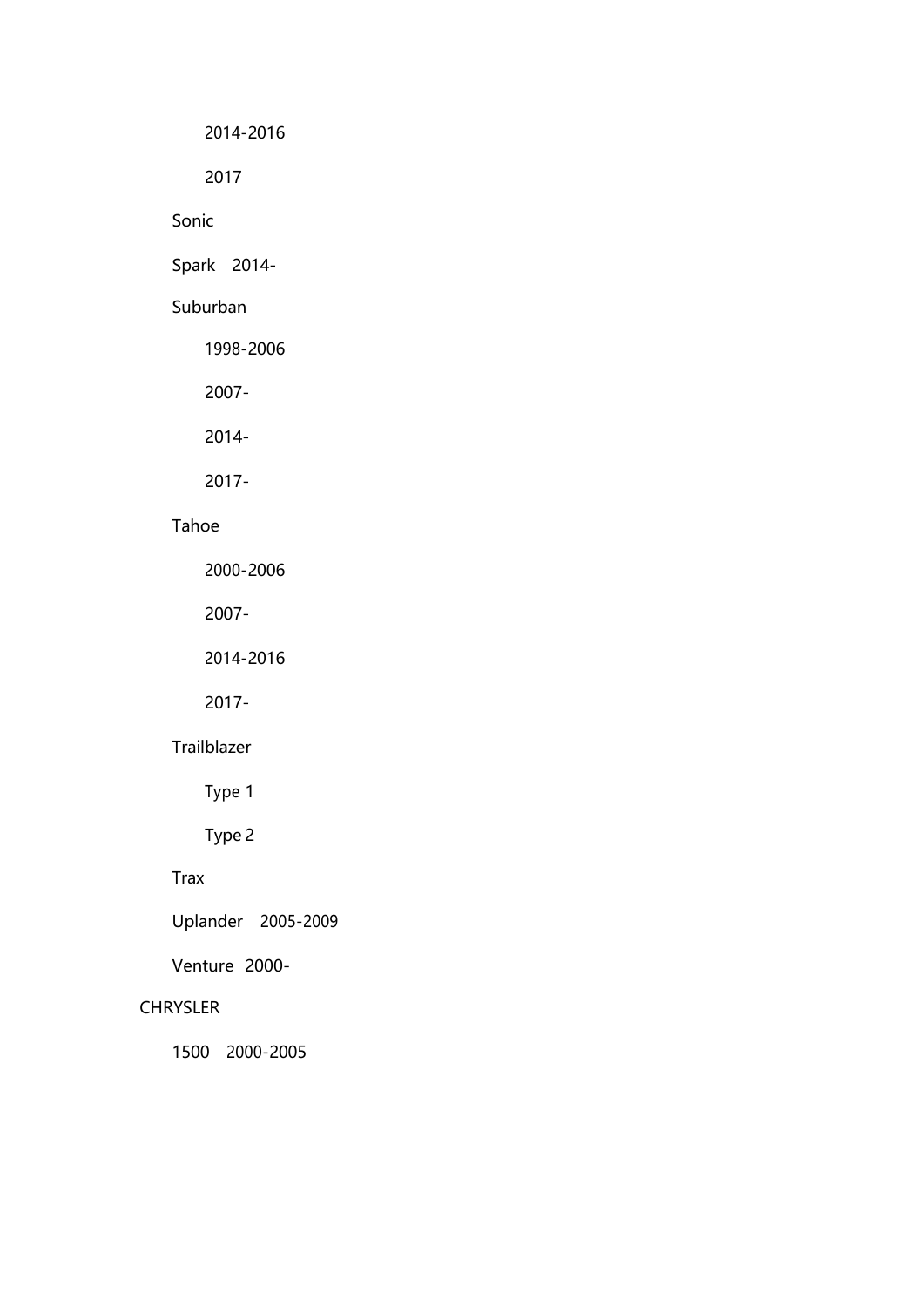200

2015

2010-

2500 2003-2005

3500 2003-2005

300C

-2010

2011-2014

2015(D70F3525)

300M 1998-2004

Aspen 2006-

Avenger

2010-

2007-2009

# Caliber

2009-

2006-2008

### Caraven

2001-2010

2012-

Challenger 2015 (D70F3525)

Charger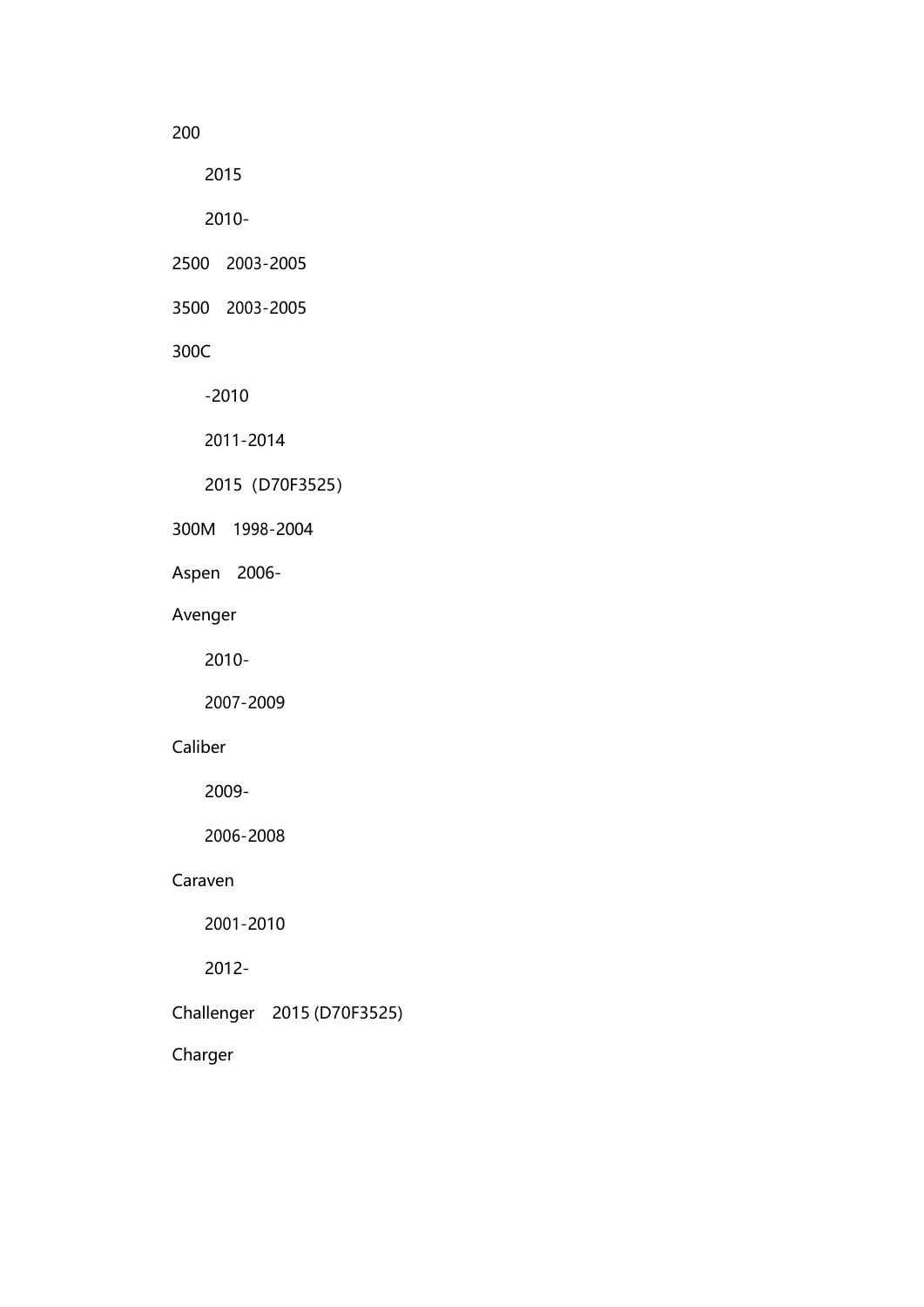2015 (D70F3525)

2011-

2004-

Cherokee 2015

#### Commander

2005-

2017-2018

# Compass

2018

2008-

2006-2007

Concord 1998-2004

#### Dakota

2004-

2001-2003

### Dart 2012

# Durango

2001-2010

2011-

2014

# Grand Cherokee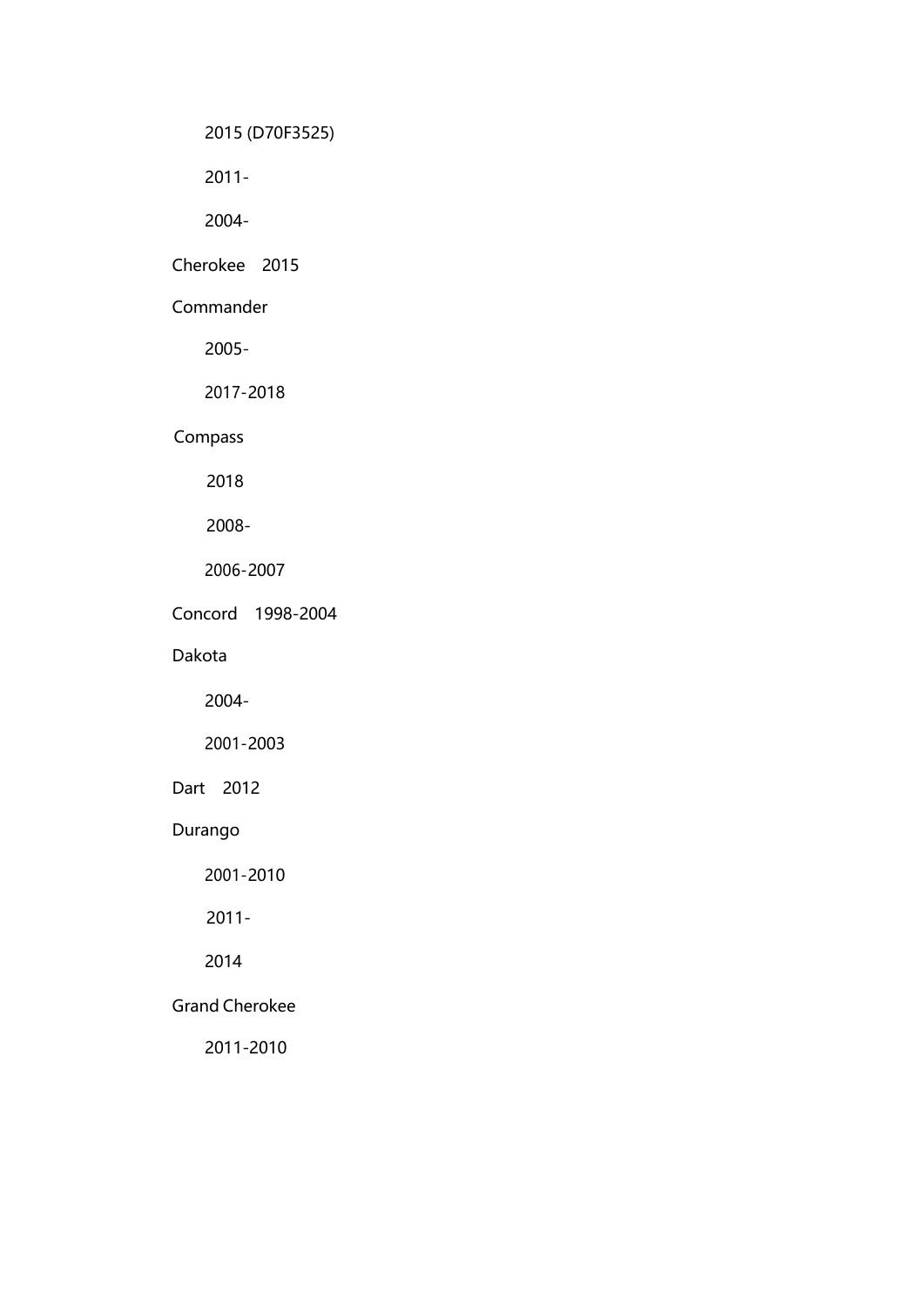2014

Intrepid 1998-2004

# Journey

2008-

2013-

LHS 1998-2004

Liberty

2002-2007

2008-

Magnum 2004-

Neon

2001-

1999-2001

Nitro 2006-

#### Pacifica

2017-

2007-

2003-2006

### Patriot

2006-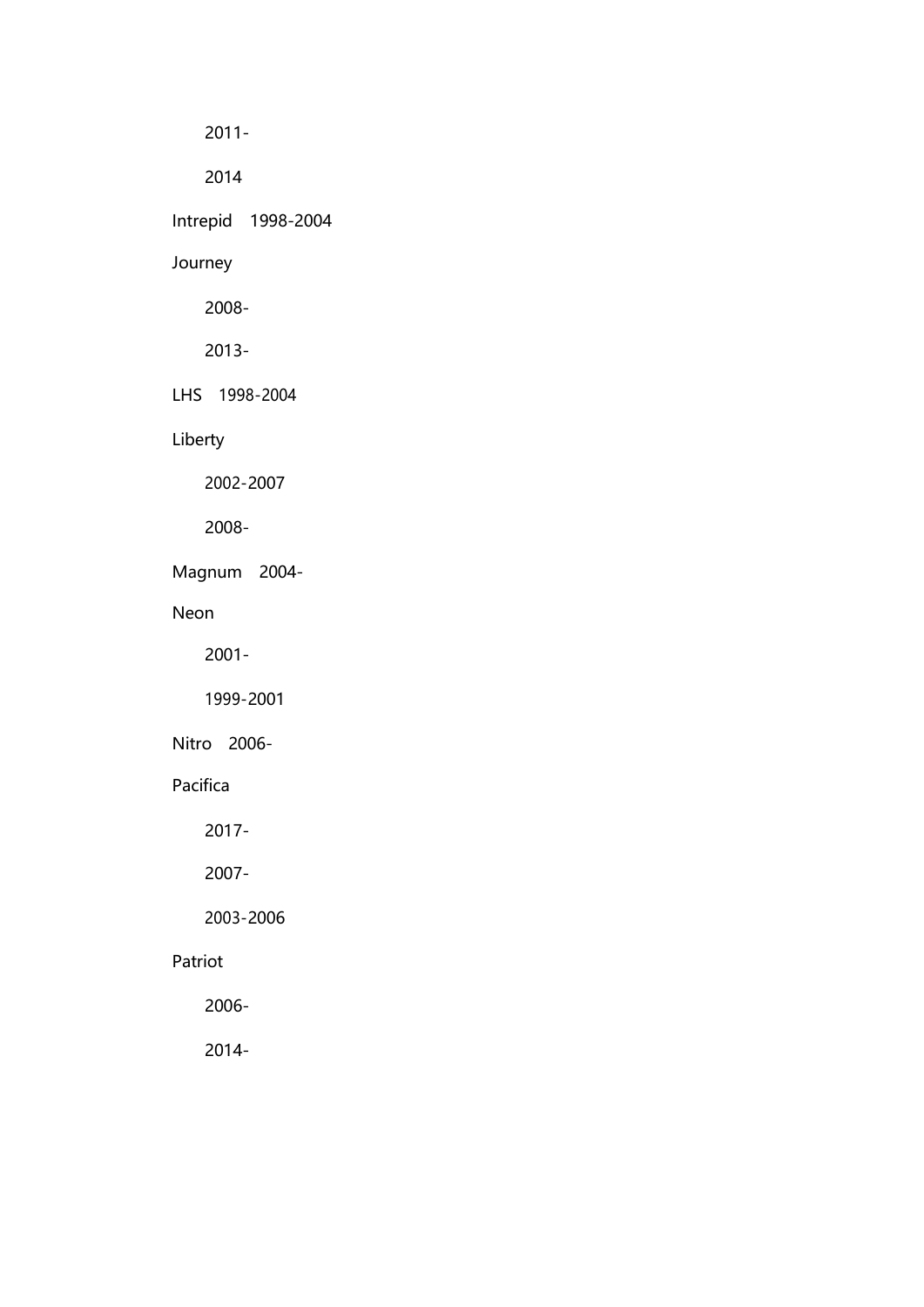PT Cruiser

2006-

1999-2005

# RAM

RAM-700 2015

2011-2014

2009-

2006-2008

# Renegade

# Sebring

2010-

2001-2009

### SX

SX-2.0 2001-

# TJ/YJ/CJ

2007-

2003-2005

# Voyager

2013

2001-2008

# Wrangler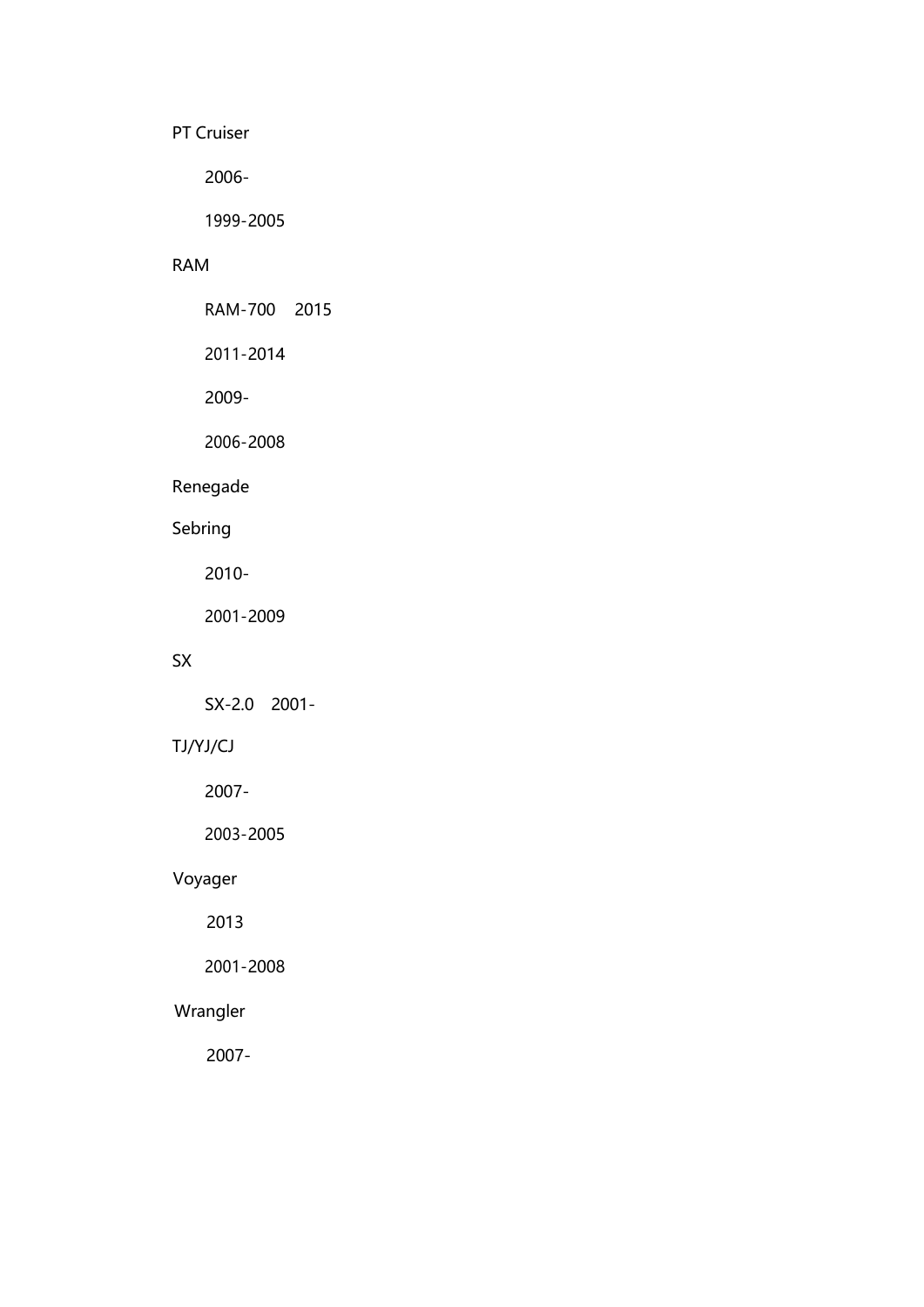# FORD/LINCOLN

Crown Victoria 2005-

C-MAX

2012

2016

Ecosport

2014-

2010-2013

# Edge

2015- (large color screen) 2015- (small color screen) -2015 (dual color) 2011-2015 2015- (93c86) 2016 Escape 2002-2012 Expedition 2007-2011 2017 Explorer

2016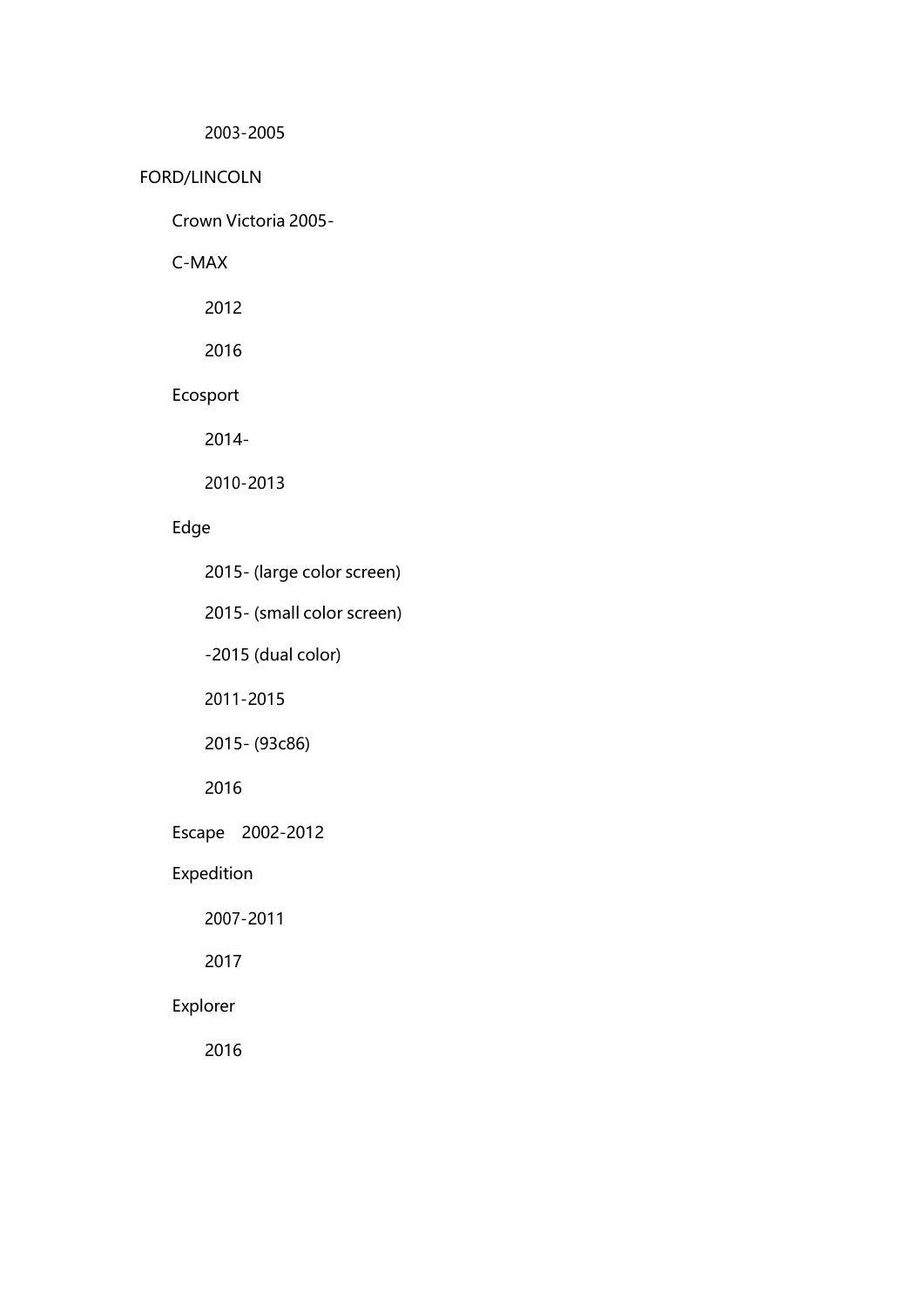2015- (93c86)

2015- (large color screen)

2011-2015

2007-2010

2004

### E-Series

| E250 2008-2009 |  |
|----------------|--|
|                |  |

E350 2008-2009

E450 2008-2009

#### F-Series

F150

2006-2008

SPC5604 2013 (Not Support)

# F250

2006-2008

2014

# 2017

F350 2006-2008

- F450 2006-2008
- F500 2006-2008
- F550 2006-2008

### Fiesta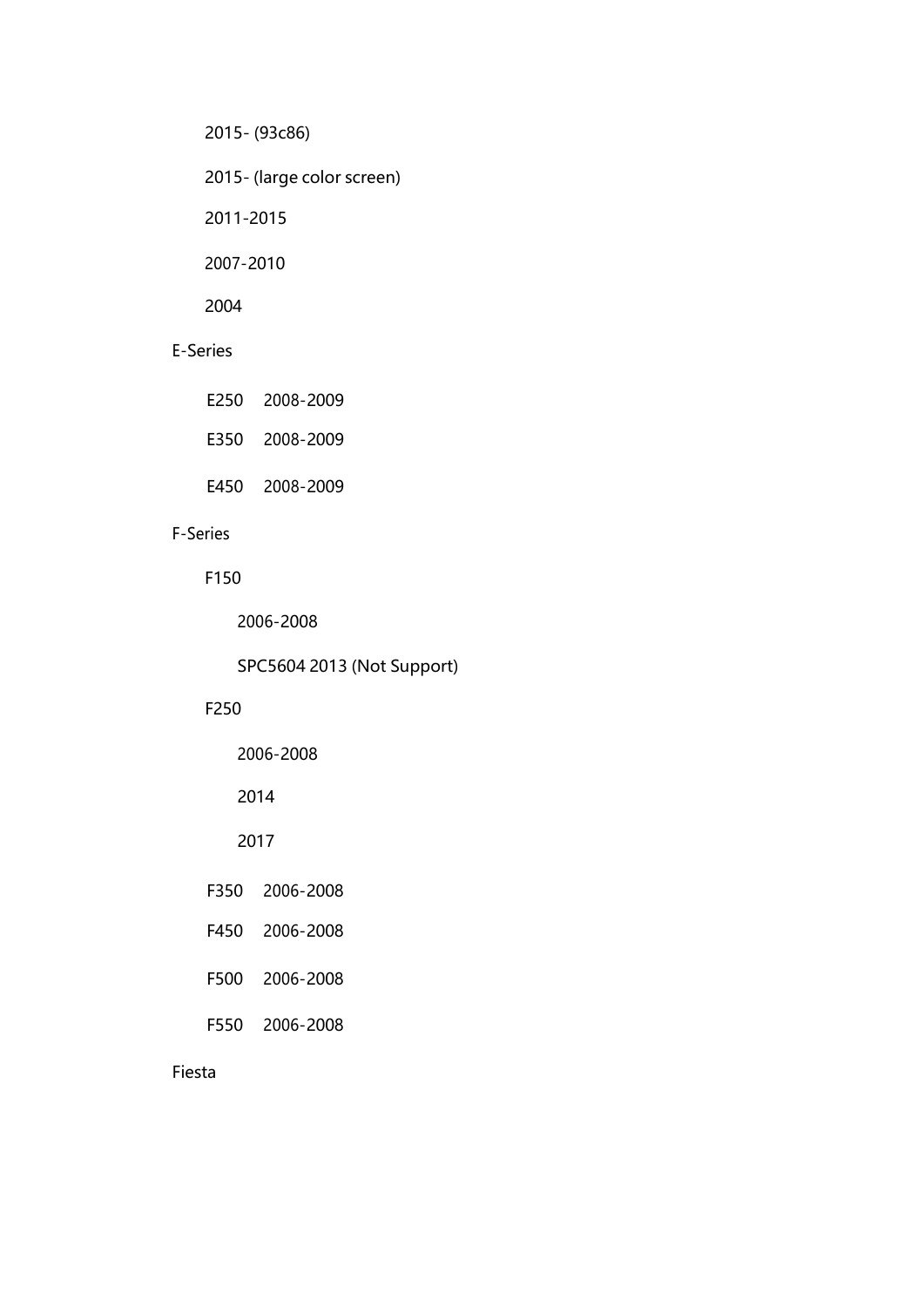# 2014

# -2013(Not Working)

# Figo/Aspire

Type 1 2016-2018

Type 2 2016-2018

# Five Hundred

Flex 2008-2012

Focus

2013-

2009- multifunctional screen

2005-2008 (Not Support)

Freestar

Freestyle 2005-

### Fusion

2013

2015- 93c86

2016

2017

Fusion HYBRID 2017

#### KA

R5F10 Type 1 (2015-)

R5F10 Type 2 (2015-)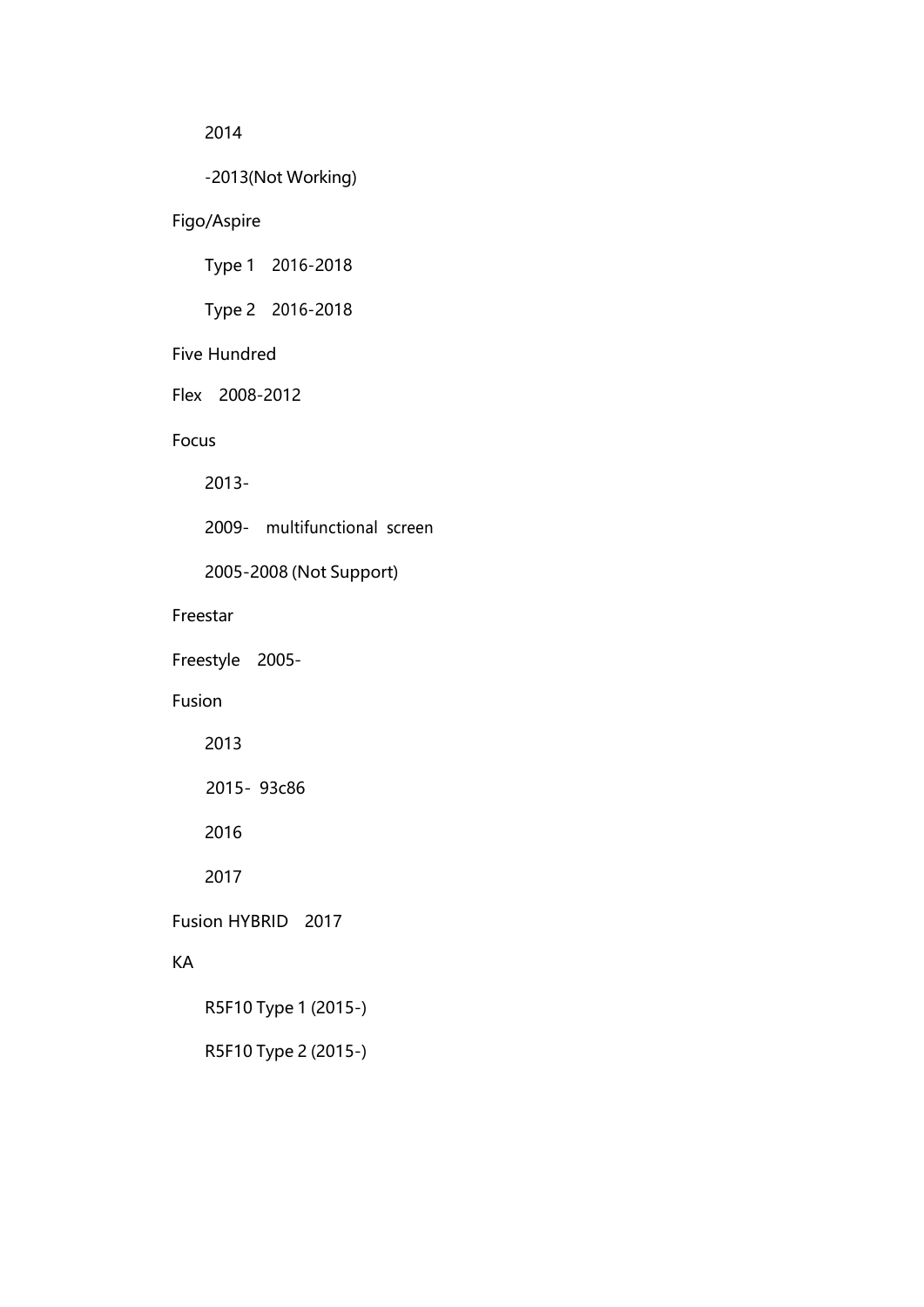R5F10 Type 3 (2015-)

# Kuga

2012-

2012

2010

Merc Mariner 2008-

# **MKC**

2015- (Large color screen)

SPC5604 2014

### **MKX**

SPC5604 2014-2016

# MKZ

2015- (large color screen)

2017

Mondeo 2007-2013

### New Mondeo

Small color screen

Large color screen

Monochrome screen meter

Dual color

2015

2015- 93c86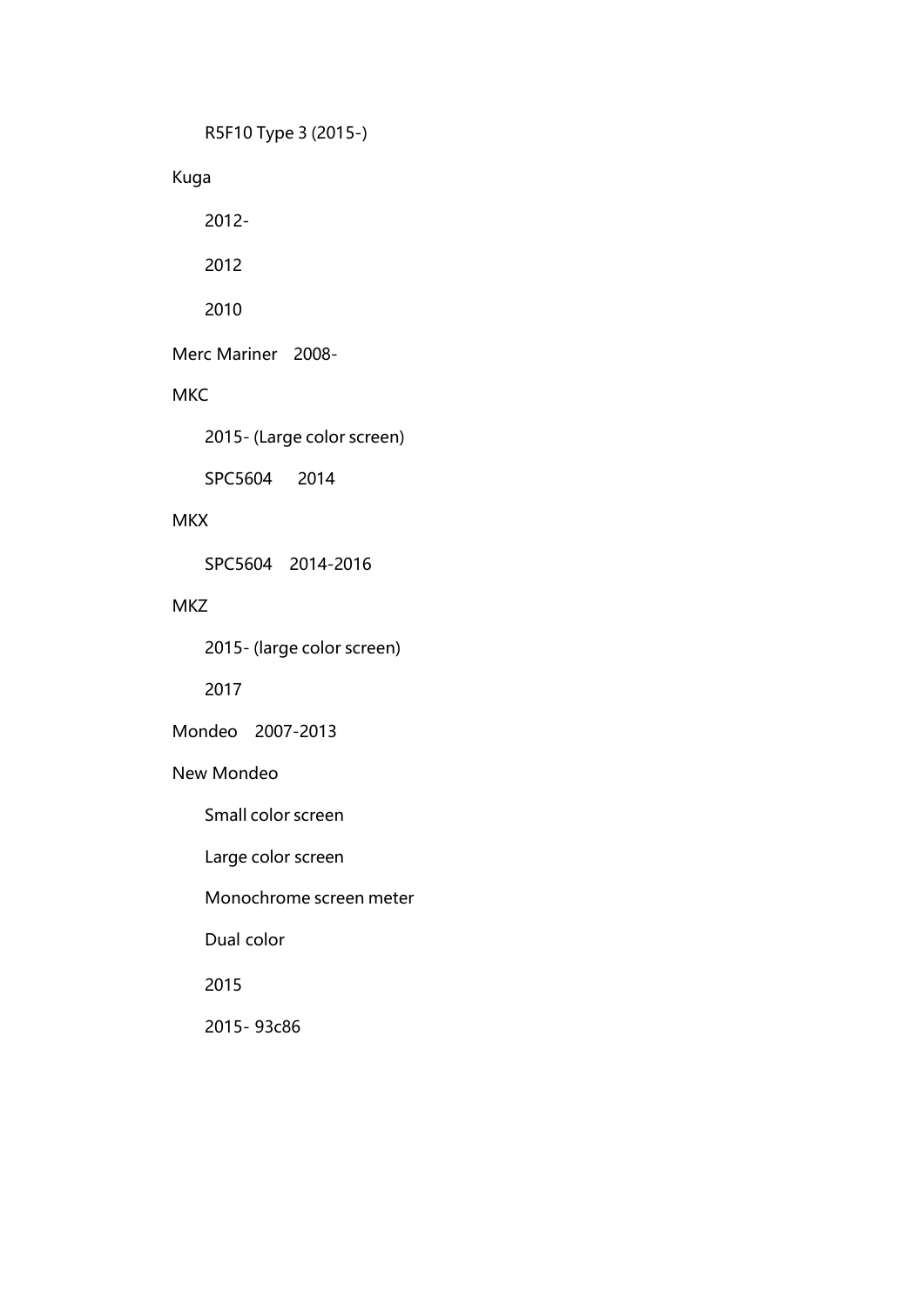SPC5604 2016

Mustang 2015

Navigator

2007-2011

2017

Police INTERCEPTOR 2016

Ranger

2015- 93C86

2012-

S-MAX 2007-2010

Taurus

2015- (large color screen)

-2015 (dual color)

2008-2009

2004

Town car 2005-

# GMC

Acadia 2007-

Canyon 2005-

Denali

2000-2006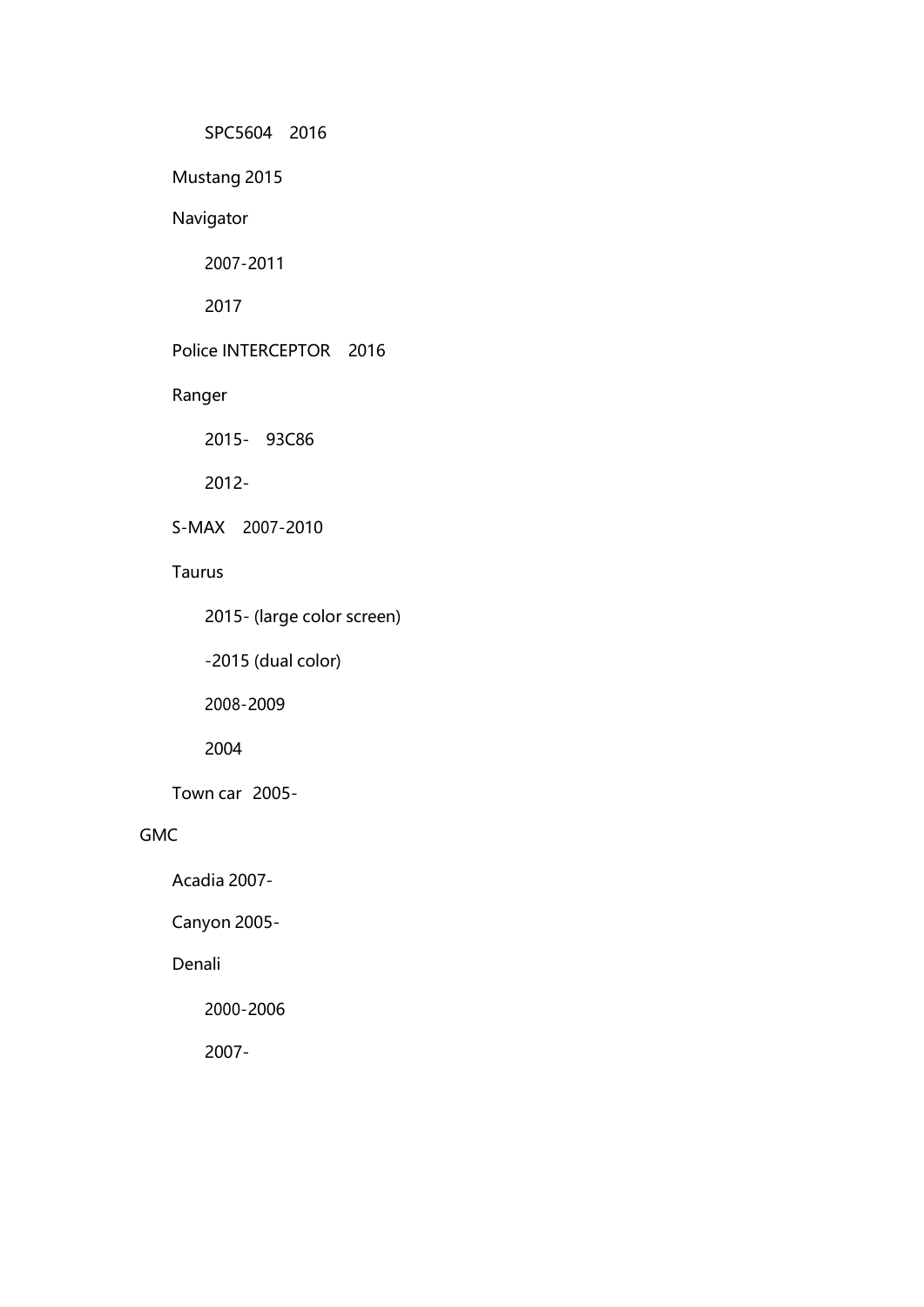# Envoy

# Safari 2001-

### Savana

2003-2007

# 2008-

### Sierra

1999-2001

2003-2006

### 2007-

2014-2016

#### 2017-

### Sonoma

1997-1998

#### 1998-

# Terrain 2010-

#### Yukon

2000-2006

2007-

2014-2016

2017-

# HUMMER

 $H<sub>2</sub>$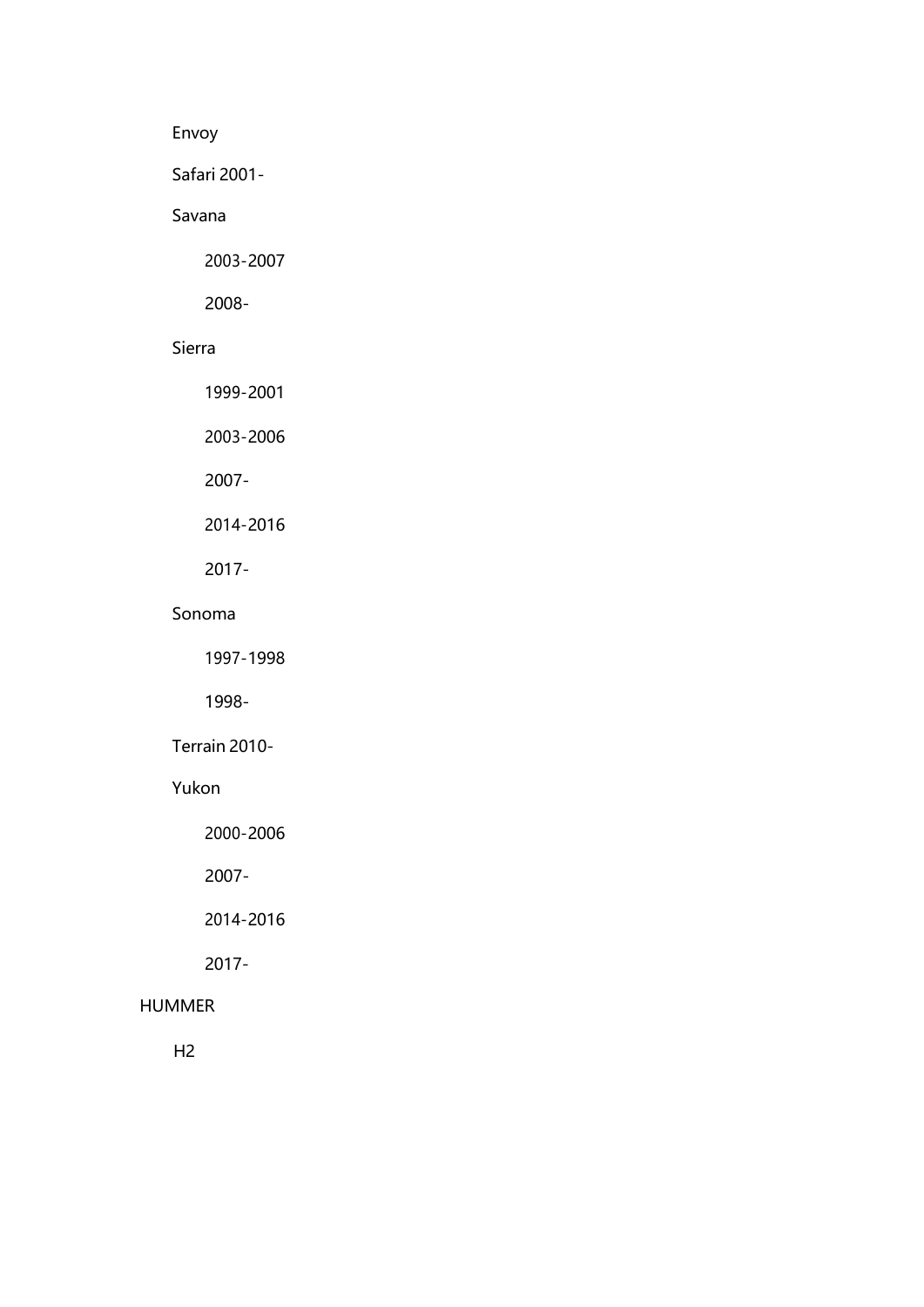2007-

H3 2005-

# OLDSMOBILE

Alero 1998-

Aurora 2001-

Bravado

Intrigue 1998-

Oldsmobile 1998-

Silhouette 2000-

# OPEL

Astra 2010

Combo 2015

Insignia 2010

### PONTIAC

Aztek 2000-

Boneville 2001-

Firebird 1999-

# G5

2004-2007

2008-

G6